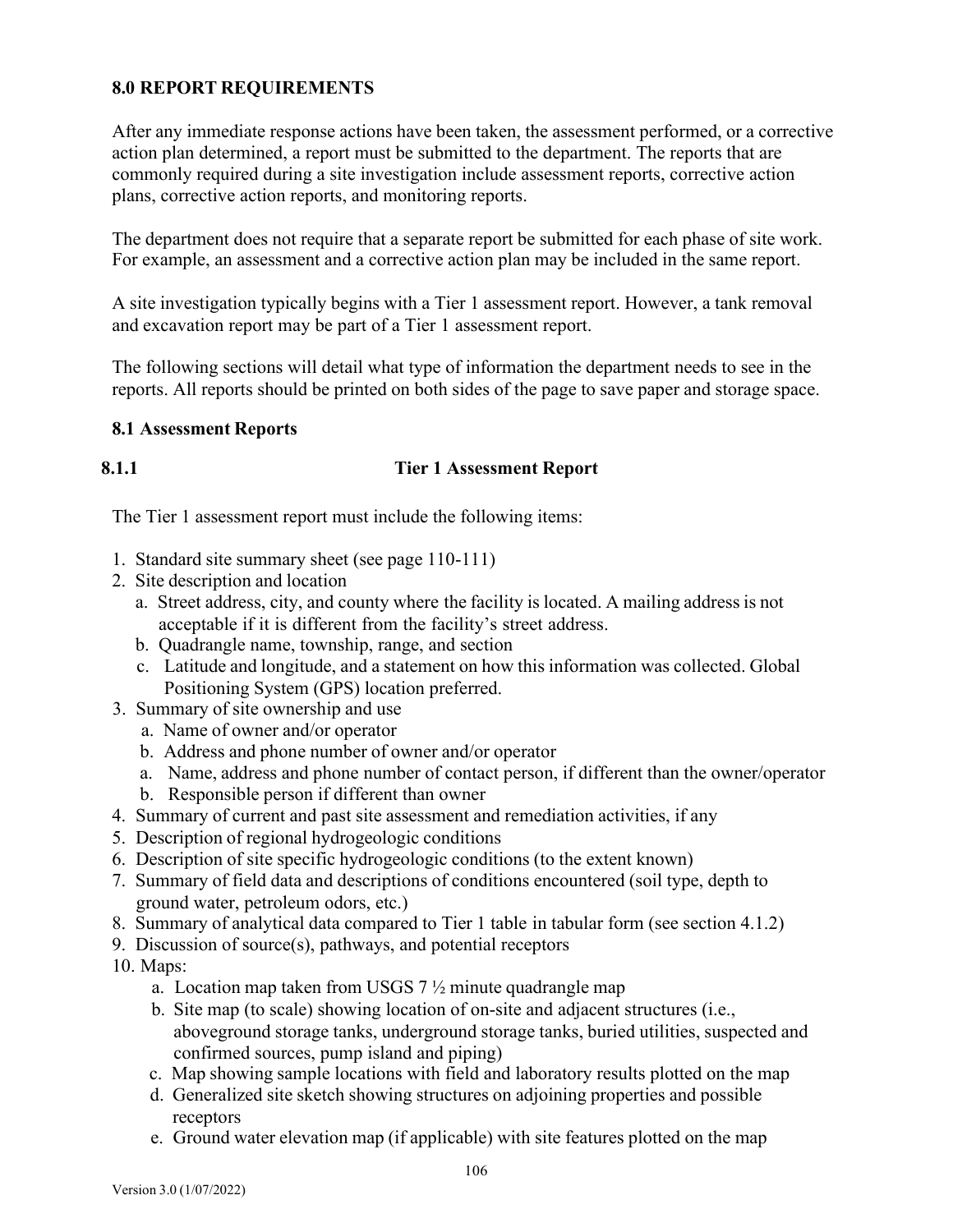- 11. Site photos, if available
- 12. Soil boring and monitoring well logs
- 13. Conclusions based on comparison of site data with the Tier 1 Table
- 14. Recommendations for corrective action, additional assessment, or closure, with discussion and rationale
- 15. Methodologies
- 16. Laboratory reports, QA/QC, and Chain of Custody forms

#### **8.1.2 Tier 2 Assessment Report**

In addition to the above items, when a Tier 2 assessment is performed, the following information must be provided.

- 1. Updated site summary sheet
- 2. Hydrogeologic conditions
	- a. Site stratigraphy
	- b. Depth to groundwater
	- c. Ground water flow direction
	- d. Name, description, and depth to any shallow aquifers
- 3. Summary of analytical data
- 4. Vertical and horizontal extent of contamination
- 5. Exposure pathways
- 6. Potential receptors
	- a. Public and private wells including location, stratigraphy, and depth to water, and well construction data
	- b. Buildings (basement or slab-on-grade)
	- c. Utilities, including location, depth in relation to ground water, and construction
- 7. Maps and illustrations:
	- a. Ground water elevation map with site features plotted on the map
	- b. Geologic cross sections in areas of complex geology
	- c. Map depicting free phase product plume (if any), extent of soil contaminant levels above the Tier 1 Action levels, and extent of ground water contaminant levels above the ground water quality standards
	- d. Map showing the location of any potential receptors within a one block area
- 8. Completed exposure scenario evaluation flowchart (see Figure 4.3 in Chapter 4)
- 9. Discussion of input parameters, assumptions, and results if RBCA or other modeling programs are used

### **8.1.3 Tier 3 Assessment Report**

In addition to the information included in the Tier 1 and Tier 2 reports, a Tier 3 report must include the following information:

- 1. Letter from the department authorizing the Tier 3 analysis.
- 2. The name, basic description, data, calculations, and assumptions of the model used to develop the site specific target levels and the points of compliance.
- 3. The additional site information collected to evaluate the site under the Tier 3 investigation.
- 4. Other information, as required by the department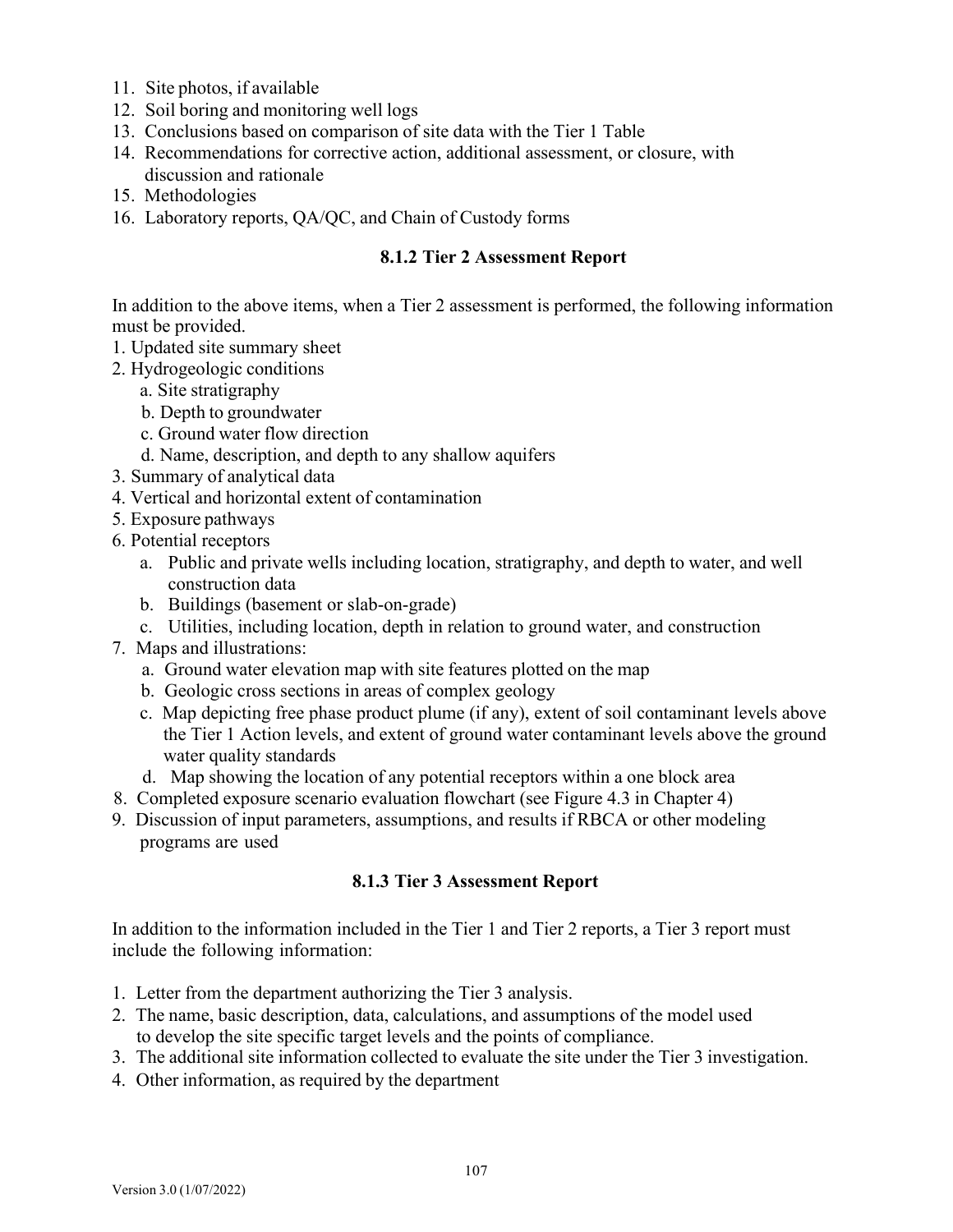## **8.2 Corrective Action Plans and Corrective Action Reports**

## **8.2.1 Corrective Action Plans**

If a Tier 1 or Tier 2 assessment shows that corrective action is needed to meet regulatory standards, a corrective action plan must be submitted to the department. Examples of corrective actions are free product removal, excavation of contaminated soil, soil vapor extraction, etc.

For excavations, the corrective action plan must show the volume of soil to be removed, the excavation area and depth, and the disposition or treatment of the contaminated soil. See sections 4.1.4.1 for more information on tank removal and excavation.

If the corrective action plan includes on-site treatment systems the plan must include the system design and specifications. The results of a pilot study may be included in a corrective action plan.

Department approval of the corrective action plan will be granted based on the information submitted.

A corrective action plan may not be required for a tank system removal. Additional information on corrective action plans is given in Chapter 5.0.

## **8.2.2 Corrective Action Reports**

After the corrective action plan has been approved by the department and implemented by the responsible person, a report that details the effectiveness and outcome of the corrective action must be submitted to the department. A schedule for submittal of corrective action reports will be determined on a case by case basis.

### **8.3 Monitoring Reports**

After the remediation has been performed or a decision has been made not to perform remediation, the department in most cases will require ground water and/or air monitoring of the site. The purpose of periodic monitoring is to ensure the assumptions used in developing the recommended corrective action were correct. The department uses monitoring to ensure that contamination left in place is not causing adverse impacts. The monitoring information can eventually lead to site closure if it can be shown that standards are met.

### **8.3.1 Basic site information**

The following is a guideline for the minimum information the department needs in a monitoring report:

- 1. Responsible party's name and address
- 2. Release location
- 3. Department Spill Number and PRCF File Number
- 4. Consultant Project Officer's name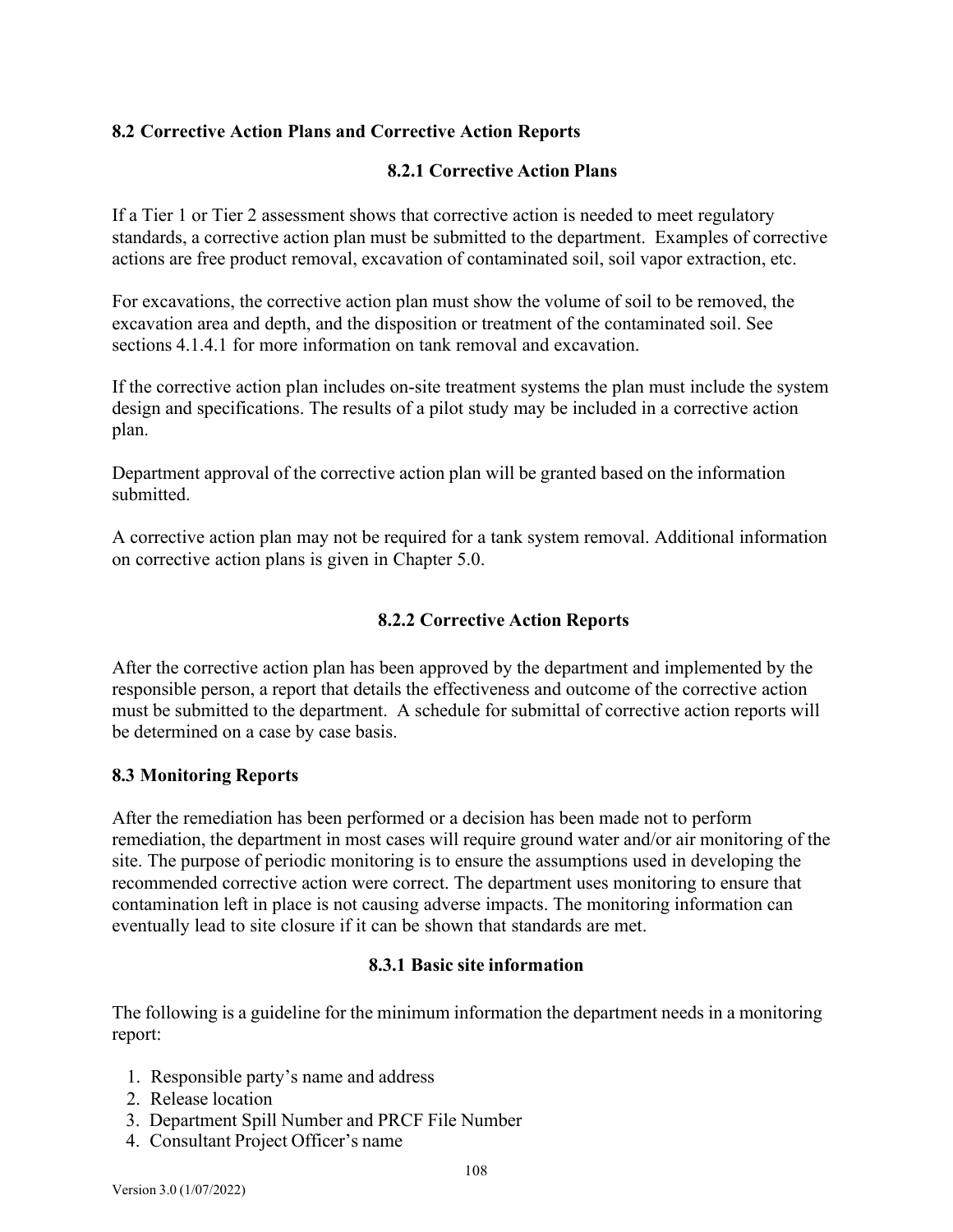- 5. Date of report
- 6. Sampling event number
- 7. Changes in site conditions (new, removed or destroyed wells, tanks, lines, etc)
- 8. Results of all previous monitoring data
- 9. Laboratory sheets (QA/QC, chain of custody, etc.)
- 10. Site map and ground water contour map
- 11. Description of unusual or pertinent conditions. This information is required to document if site conditions are changing. Examples are sudden appearance or disappearance of free product, extended periods of precipitation or drought, dead vegetation, sampling bottle damaged or frozen, sampling period exceeded, and substantial increase in contaminant concentrations.
- 12. Recommendations/Justifications. For a change in status at a site, the consultant must make a recommendation and support it. This is particularly true in cases of closure or inactive status. In some cases, the department may make recommendations regarding changes in site status after receiving the report.

## **8.3.2 Water level measurements**

Water level measurements must be provided in tabular form. Results of all monitoring events must be included on the table. The table needs to include the date the measurements were taken, depth to water, and relative elevations. The text should contain a statement of the ground water flow direction and whether it is consistent with previous events, a statement about the relationship between screened interval and water elevation, and any other pertinent data.

If free product is encountered, a corrected water level must be provided. The thickness of free product and the amount recovered must be stated in the text of the report.

### **8.3.3 Analytical results**

Analytical results must be provided in tabular form. Information from all sampling events must be included in the table. The table needs to include the date samples were taken, presence of free phase product, reporting units, South Dakota Ground Water Quality Standards, and a statement about any changes in analytical or sampling processes used. If test results are below method detection limits, the detection limit should be entered on the table.

### **8.3.4 Site map**

All sampling points must be located on a map that is drawn to scale. The map must have a north directional arrow and show structures of concern, such as pump islands, tanks, adjacent residences and utilities. The map must show ground water contours/elevations and pertinent contaminant concentrations. The map must also show the monitoring points for air monitoring.

### **8.4 Site Summary Sheet**

The site summary sheet must be updated and included in each report, **except monitoring reports**. The department requests that the site summary sheet be placed at the front of the report. Some items may not apply to every report, in which case write in "NA" for not applicable.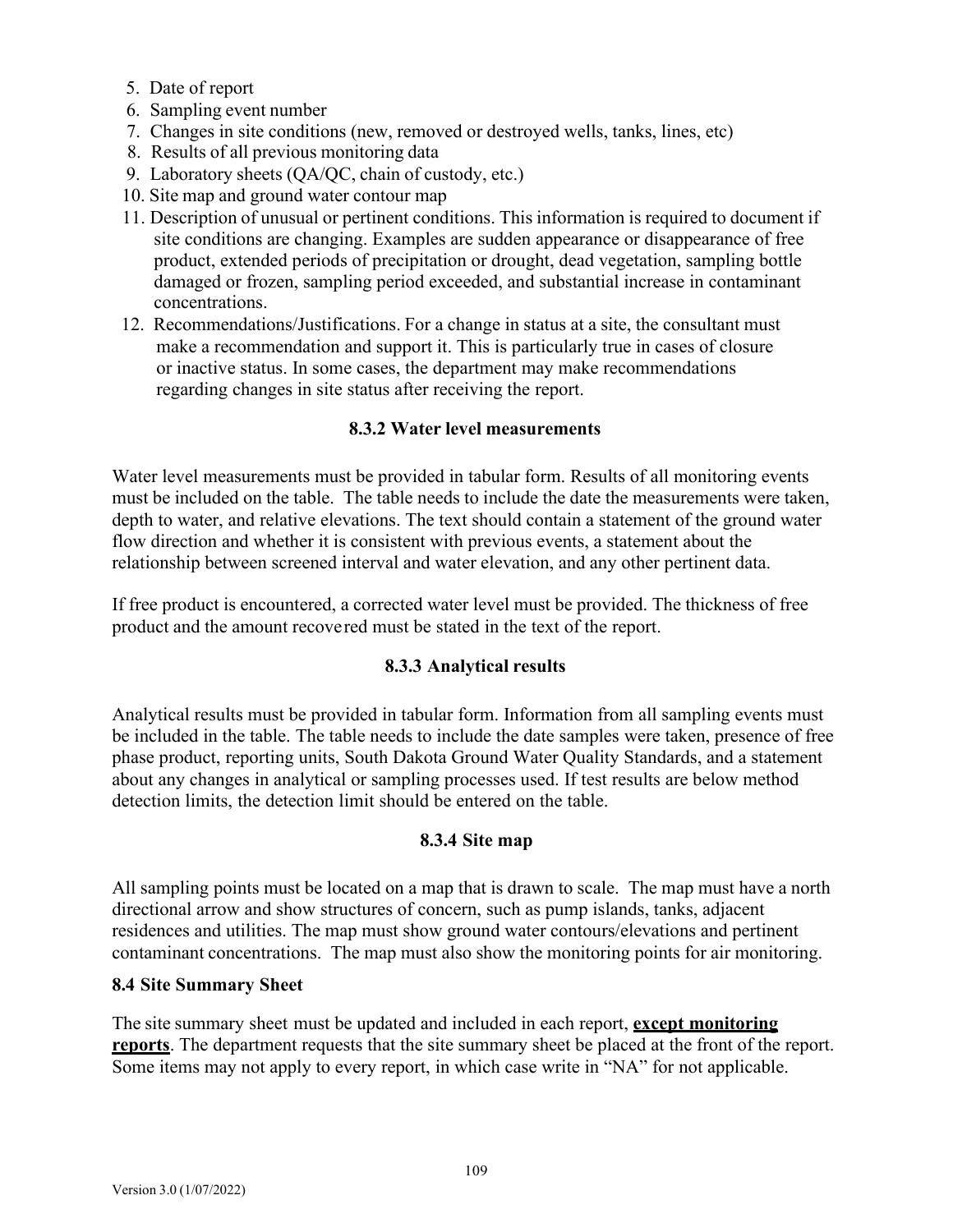# **Figure 8.1 Site Summary**

| Site Name Department File No. Date Date                                                                                                                                                                                 |                                                                                                                      |                  |  |  |
|-------------------------------------------------------------------------------------------------------------------------------------------------------------------------------------------------------------------------|----------------------------------------------------------------------------------------------------------------------|------------------|--|--|
| Location                                                                                                                                                                                                                |                                                                                                                      |                  |  |  |
|                                                                                                                                                                                                                         | <u> 1989 - Johann John Stone, markin film yn y brenin y brenin y brenin y brenin y brenin y brenin y brenin y br</u> | $\text{Country}$ |  |  |
|                                                                                                                                                                                                                         |                                                                                                                      |                  |  |  |
| Contaminant                                                                                                                                                                                                             | Source                                                                                                               |                  |  |  |
|                                                                                                                                                                                                                         |                                                                                                                      |                  |  |  |
| RP                                                                                                                                                                                                                      |                                                                                                                      |                  |  |  |
|                                                                                                                                                                                                                         |                                                                                                                      |                  |  |  |
|                                                                                                                                                                                                                         |                                                                                                                      |                  |  |  |
|                                                                                                                                                                                                                         |                                                                                                                      |                  |  |  |
|                                                                                                                                                                                                                         |                                                                                                                      |                  |  |  |
| Distance to/ Name of or Wellhead or Source water Protection Area                                                                                                                                                        |                                                                                                                      |                  |  |  |
| Environmental Media Impacted: Surface Soil <3' below ground surface, Subsurface Soil > 3' below ground surface,<br>Ground water, Surface Water Indoor Air, Utilities, Outdoor Air, Other_______________________________ |                                                                                                                      |                  |  |  |
|                                                                                                                                                                                                                         |                                                                                                                      |                  |  |  |
| Utilities Investigated: Water, Sewer (Storm/Sanitary), Electrical, other                                                                                                                                                |                                                                                                                      |                  |  |  |
|                                                                                                                                                                                                                         |                                                                                                                      |                  |  |  |
|                                                                                                                                                                                                                         |                                                                                                                      |                  |  |  |
| Type of Corrective Action: Excavation, Soil Vapor Extraction, Air Sparging, Bio-Venting, Monitoring, Engineering<br>Control (specify type),                                                                             |                                                                                                                      |                  |  |  |
| Additional                                                                                                                                                                                                              |                                                                                                                      |                  |  |  |
|                                                                                                                                                                                                                         |                                                                                                                      |                  |  |  |
|                                                                                                                                                                                                                         |                                                                                                                      |                  |  |  |
|                                                                                                                                                                                                                         |                                                                                                                      |                  |  |  |
| Number of Monitoring Wells Installed Mumber of Monitoring Wells Properly Closed                                                                                                                                         |                                                                                                                      |                  |  |  |
| Proposed Action: Closure/Inactive, Remediation, Eliminate Exposure Route, Monitoring                                                                                                                                    |                                                                                                                      |                  |  |  |
| (specify)                                                                                                                                                                                                               |                                                                                                                      |                  |  |  |